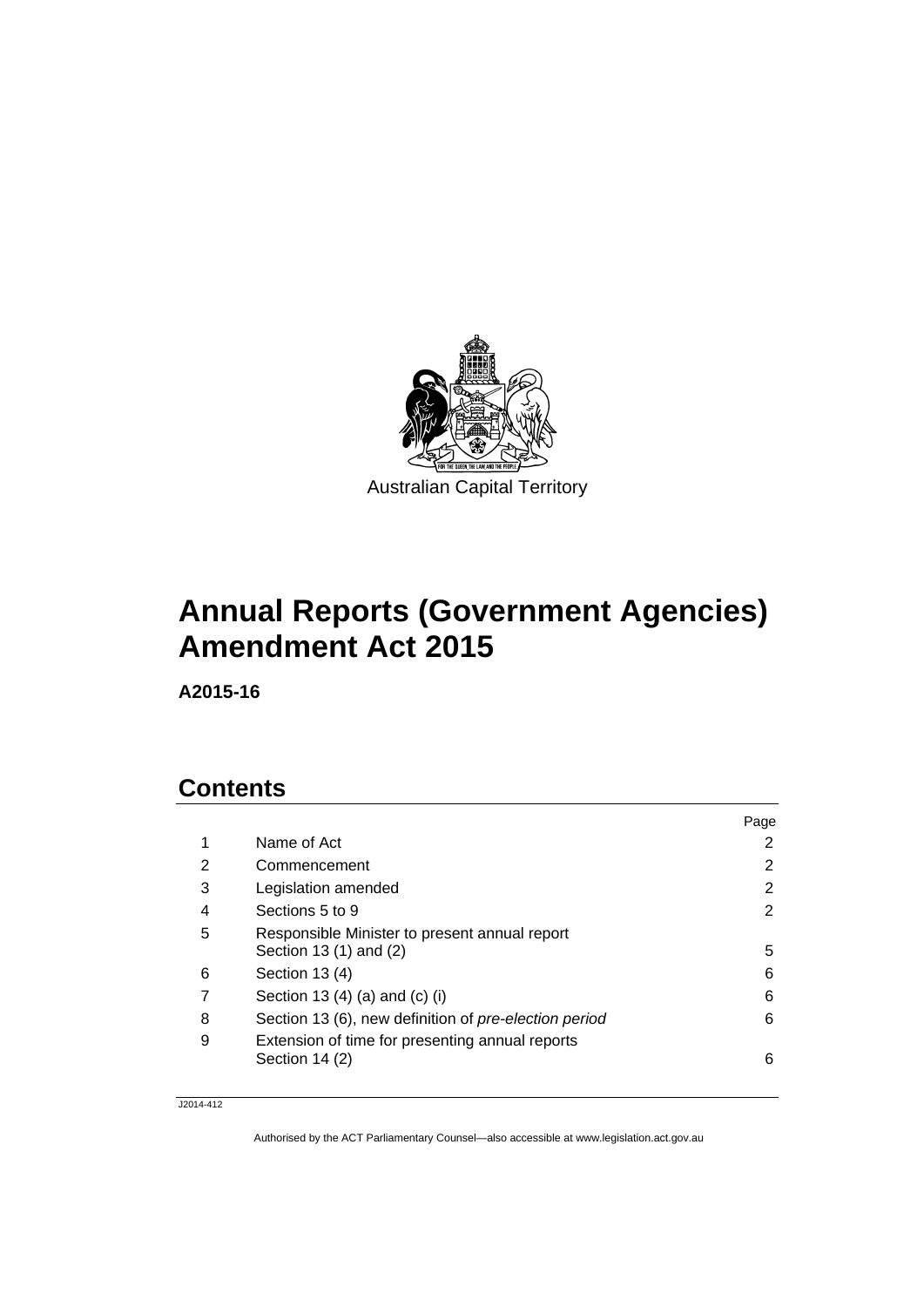| . .<br>× | ۰. |
|----------|----|

| 10                | Section 14 (6)                                                                                                         | $\overline{7}$  |
|-------------------|------------------------------------------------------------------------------------------------------------------------|-----------------|
| 11                | Section 14 (7)                                                                                                         | $\overline{7}$  |
| 12                | Section 14 (8)                                                                                                         | $\overline{7}$  |
| 13                | Presentation of annual reports of Office of the Legislative Assembly<br>and officers of the Assembly<br>Section 15 (2) | $\overline{7}$  |
| 14                | Section 15 (3)                                                                                                         | 8               |
| 15                | Section 15 (3) (a) and (c) (i)                                                                                         | 8               |
| 16                | New section 15 (6)                                                                                                     | 8               |
| 17                | Declaration of public authority<br>Section 16 (1) and (2)                                                              |                 |
| 18                | Combined reports<br>Section 17 (1) (a)                                                                                 | 9               |
| 19                | Dictionary, note 2                                                                                                     | 9               |
| 20                | Dictionary, definition of financial year                                                                               | 9               |
| 21                | Dictionary, definition of public authority,<br>new paragraph (aa)                                                      | 10              |
| 22                | Dictionary, definition of public authority, paragraph (c)                                                              | 10 <sup>1</sup> |
| 23                | Dictionary, new definition of reporting year                                                                           | 10              |
| 24                | Dictionary, definition of Territory instrumentality                                                                    | 10 <sup>1</sup> |
| <b>Schedule 1</b> | <b>Consequential amendments</b>                                                                                        | 11              |
| <b>Part 1.1</b>   | <b>ACT Civil and Administrative Tribunal Act 2008</b>                                                                  | 11              |
| <b>Part 1.2</b>   | <b>ACT Teacher Quality Institute Act 2010</b>                                                                          | 11              |
| <b>Part 1.3</b>   | <b>Board of Senior Secondary Studies Act 1997</b>                                                                      | 11              |
| <b>Part 1.4</b>   | <b>Climate Change and Greenhouse Gas Reduction Act</b><br>2010                                                         | 11              |
| <b>Part 1.5</b>   | <b>Cultural Facilities Corporation Act 1997</b>                                                                        | 12              |
| <b>Part 1.6</b>   | <b>Dangerous Substances Act 2004</b>                                                                                   | 12              |
| <b>Part 1.7</b>   | <b>Director of Public Prosecutions Act 1990</b>                                                                        | 12              |
| <b>Part 1.8</b>   | <b>Education Act 2004</b>                                                                                              | 12              |
|                   |                                                                                                                        |                 |

contents 2 Annual Reports (Government Agencies) Amendment Act 2015

A2015-16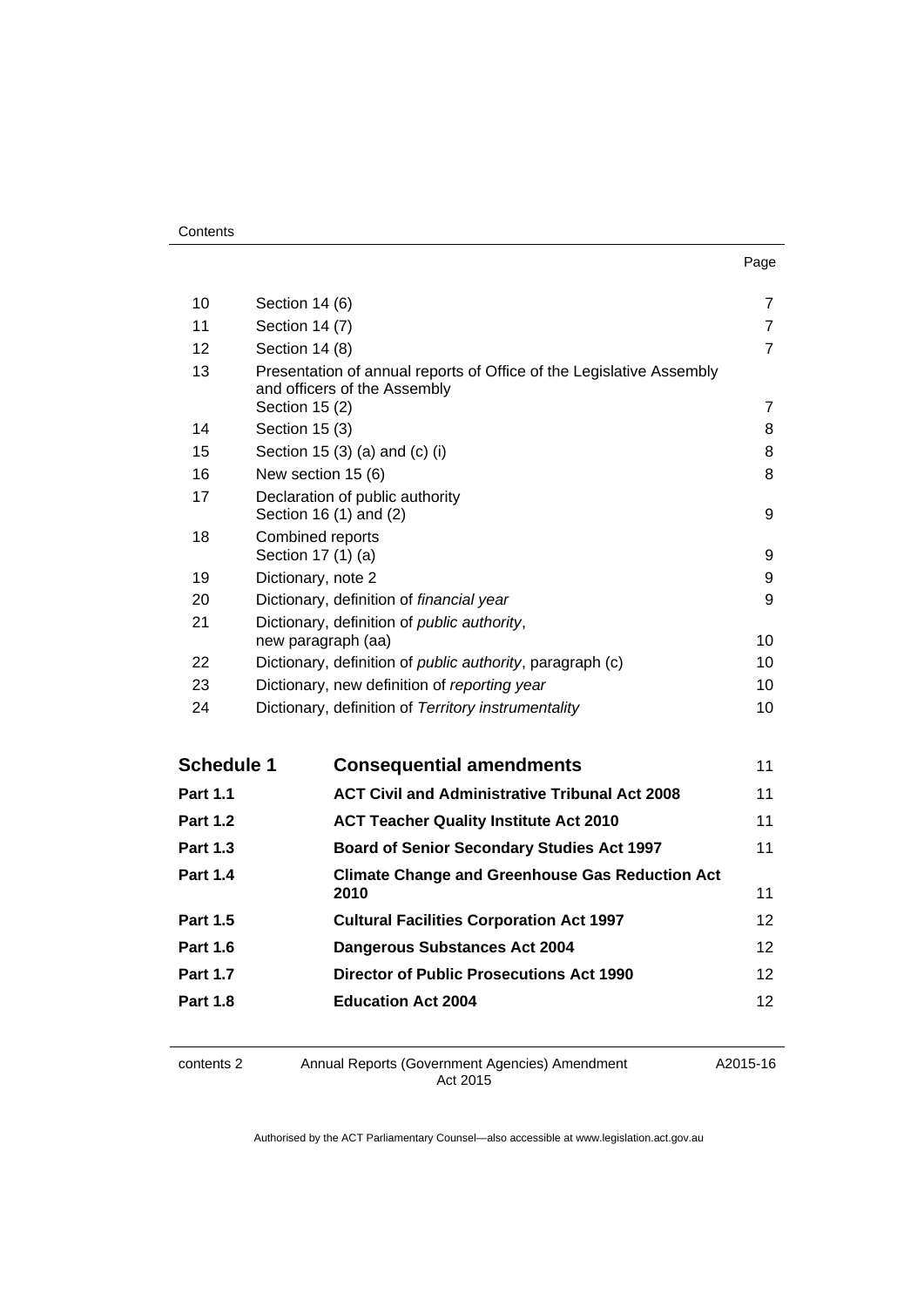#### **Contents**

| <b>Part 1.9</b>  | <b>Emergencies Act 2004</b>                              | 13 |
|------------------|----------------------------------------------------------|----|
| <b>Part 1.10</b> | <b>Environment Protection Act 1997</b>                   | 13 |
| Part 1.11        | <b>Freedom of Information Act 1989</b>                   | 13 |
| <b>Part 1.12</b> | <b>Gambling and Racing Control Act 1999</b>              | 13 |
| Part 1.13        | <b>Gaming Machine Act 2004</b>                           | 14 |
| <b>Part 1.14</b> | <b>Government Procurement Act 2001</b>                   | 14 |
| Part 1.15        | <b>Law Officers Act 2011</b>                             | 14 |
| <b>Part 1.16</b> | <b>Medicines, Poisons and Therapeutic Goods Act 2008</b> | 14 |
| <b>Part 1.17</b> | <b>Mental Health (Treatment and Care) Act 1994</b>       | 15 |
| <b>Part 1.18</b> | <b>Nature Conservation Act 1980</b>                      | 15 |
| Part 1.19        | <b>Planning and Development Act 2007</b>                 | 15 |
| <b>Part 1.20</b> | <b>Public Interest Disclosure Act 2012</b>               | 15 |
| <b>Part 1.21</b> | Road Transport (Third-Party Insurance) Act 2008          | 15 |
| <b>Part 1.22</b> | <b>Tobacco Act 1927</b>                                  | 16 |
| <b>Part 1.23</b> | <b>Victims of Crime (Financial Assistance) Act 1983</b>  | 16 |
| <b>Part 1.24</b> | <b>Waste Minimisation Act 2001</b>                       | 16 |

A2015-16

Annual Reports (Government Agencies) Amendment Act 2015

contents 3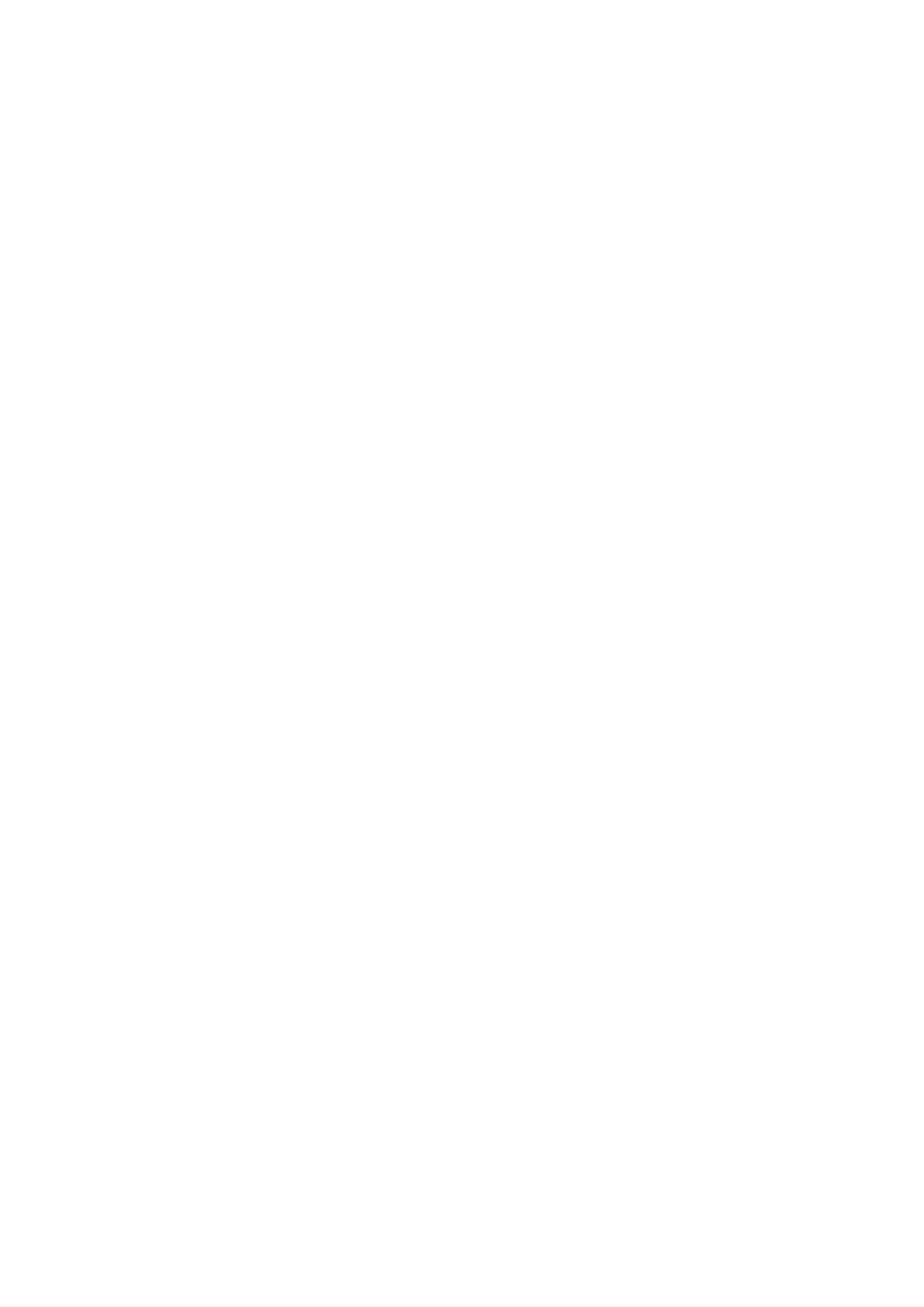

# **Annual Reports (Government Agencies) Amendment Act 2015**

**A2015-16** 

l

An Act to amend the *[Annual Reports \(Government Agencies\) Act 2004](http://www.legislation.act.gov.au/a/2004-8)*, and for other purposes

The Legislative Assembly for the Australian Capital Territory enacts as follows:

J2014-412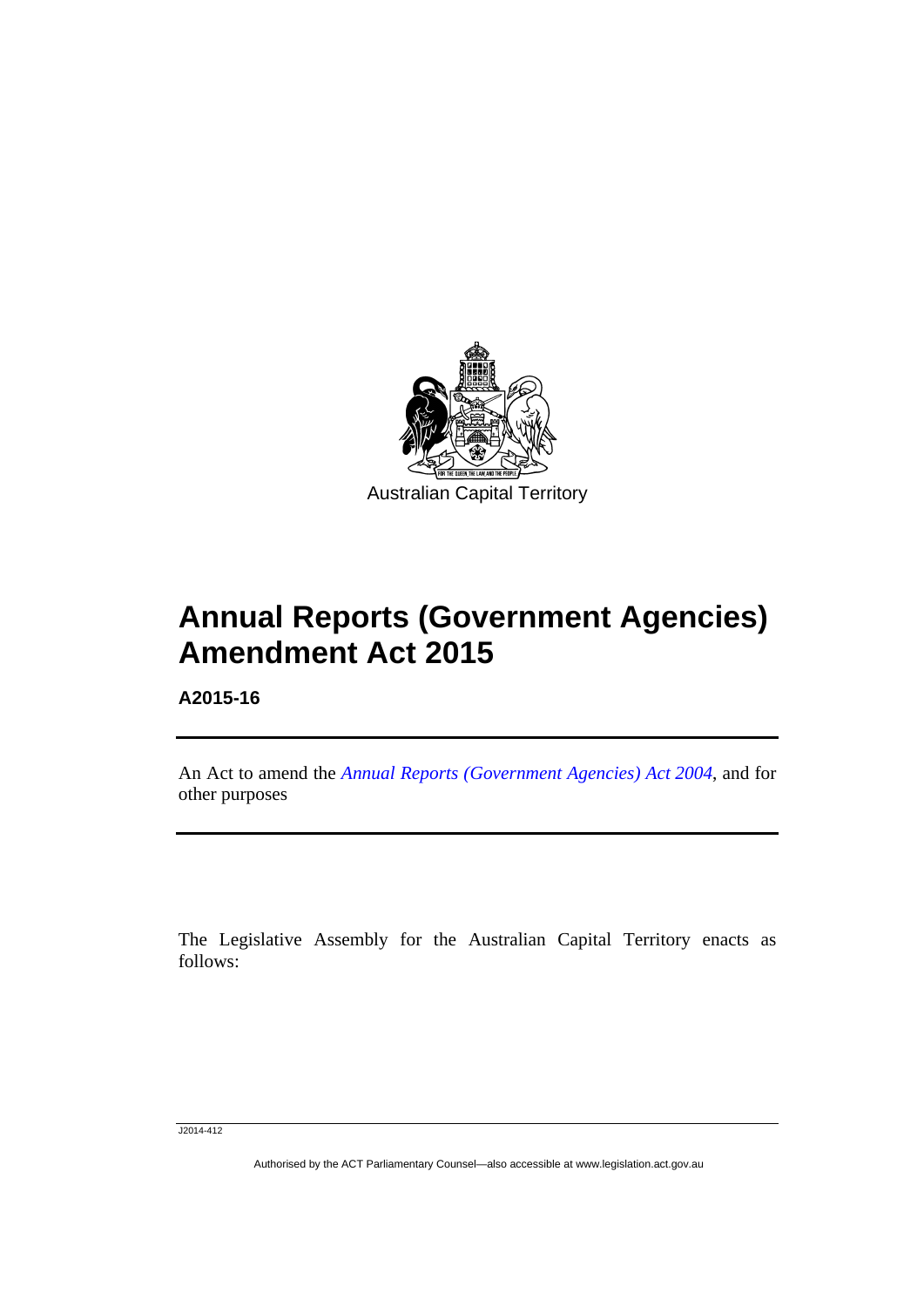<span id="page-5-3"></span><span id="page-5-2"></span><span id="page-5-1"></span><span id="page-5-0"></span>

| 1                       | <b>Name of Act</b>                                                                                                                                                                                                 |
|-------------------------|--------------------------------------------------------------------------------------------------------------------------------------------------------------------------------------------------------------------|
|                         | This Act is the Annual Reports (Government Agencies) Amendment<br>Act 2015.                                                                                                                                        |
| $\overline{2}$          | <b>Commencement</b>                                                                                                                                                                                                |
|                         | This Act commences on the 7th day after its notification day.                                                                                                                                                      |
|                         | <b>Note</b><br>The naming and commencement provisions automatically commence on<br>the notification day (see Legislation Act, s 75 (1)).                                                                           |
| $\mathbf{3}$            | <b>Legislation amended</b>                                                                                                                                                                                         |
|                         | This Act amends the Annual Reports (Government Agencies)<br>Act 2004.                                                                                                                                              |
|                         | <b>Note</b><br>This Act also amends other legislation (see sch 1).                                                                                                                                                 |
| $\overline{\mathbf{4}}$ | Sections 5 to 9                                                                                                                                                                                                    |
|                         | substitute                                                                                                                                                                                                         |
| 5                       | Annual report of director-general                                                                                                                                                                                  |
| (1)                     | The director-general of an administrative unit must, for a reporting<br>year, prepare a report about the operation of the administrative unit<br>in the reporting year (a <i>director-general annual report</i> ). |
| (2)                     | The report must include a statement describing the measures taken<br>by the administrative unit during the reporting year to respect,<br>protect and promote human rights.                                         |
| 6                       | Annual report of public authority                                                                                                                                                                                  |
| (1)                     | A public authority must, for a reporting year, prepare a report about<br>the operation of the authority in the reporting year (a <i>public</i><br><i>authority annual report</i> ).                                |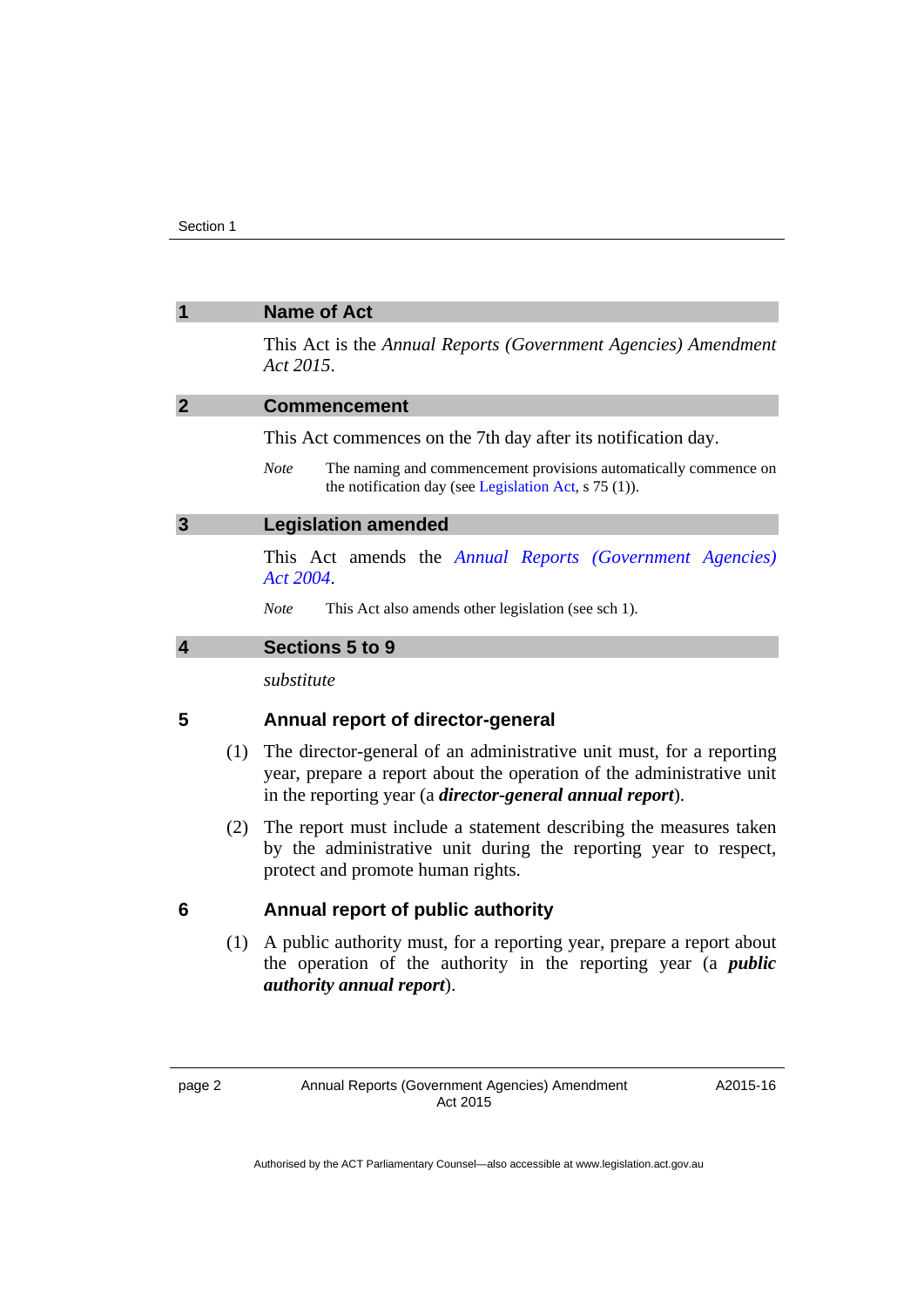- (2) The report of the following public authorities must include an account of the management of the entity's office during the reporting year:
	- (a) the Office of the Legislative Assembly;
	- (b) an officer of the Assembly.
	- *Note* The auditor-general is a public authority (see dict, def *public authority*). However, the auditor-general is not required to comply with this Act in certain circumstances (see *[Auditor-General Act 1996](http://www.legislation.act.gov.au/a/1996-23)*, s 7A).

#### **7 Annual report of commissioner for public administration**

- (1) The commissioner for public administration must, for a reporting year, prepare a report about the operation of the public service in the reporting year (a *state of the service report*).
- (2) The report must include an account of the management of the public service as a whole in the reporting year.

#### **8 Annual report direction**

- (1) The Minister must make a direction about annual reports (an *annual report direction*).
	- *Note* Power to make a statutory instrument includes power to make different provision in relation to different matters or different classes of matters (see [Legislation Act,](http://www.legislation.act.gov.au/a/2001-14) s 48).
- (2) An annual report, other than an annual report of the following entities, must comply with the annual report direction:
	- (a) the Office of the Legislative Assembly;
	- (b) an officer of the Assembly.
- (3) The annual report direction may require the following:
	- (a) an annual report to include stated information;

A2015-16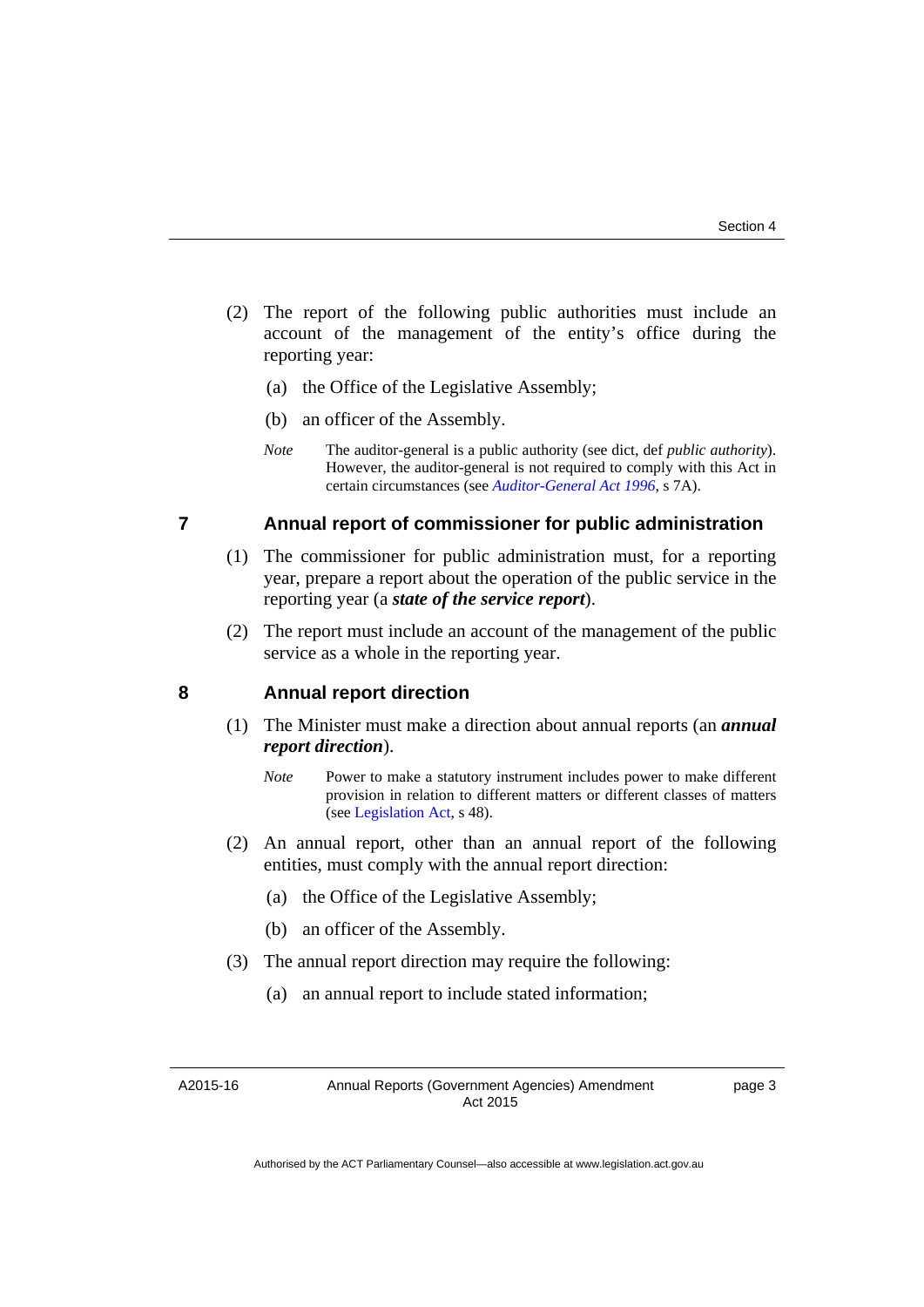- (b) an annual report to be in a stated form or published in a stated place;
- (c) all or part of an annual report to be included in another annual report (as an attachment or otherwise);
- (d) an annual report or part of an annual report to be prepared for a stated period;
- (e) a director-general annual report to include stated matters if a public authority does not comply with section 6 (Annual report of public authority) or the annual report direction;
- (f) an annual report to be given by a stated person or stated public authority to the responsible Minister by a stated day;
- (g) for a public authority annual report—the report to include a statement describing the measures taken by the public authority during the reporting year to respect, protect and promote human rights.
- (4) An annual report direction is a notifiable instrument.

*Note* A notifiable instrument must be notified under the [Legislation Act](http://www.legislation.act.gov.au/a/2001-14).

 (5) The Minister must present a copy of an annual report direction to the Legislative Assembly within 6 sitting days after the day it is notified under the [Legislation Act.](http://www.legislation.act.gov.au/a/2001-14)

#### **9 Consultation about annual report direction**

- (1) Before making an annual report direction under section 8, the Minister must—
	- (a) give the standing committee of the Legislative Assembly responsible for the scrutiny of public accounts (the *committee*) a copy of the proposed annual report direction; and
	- (b) ask the committee, in writing, for any recommendation about the proposed annual report direction; and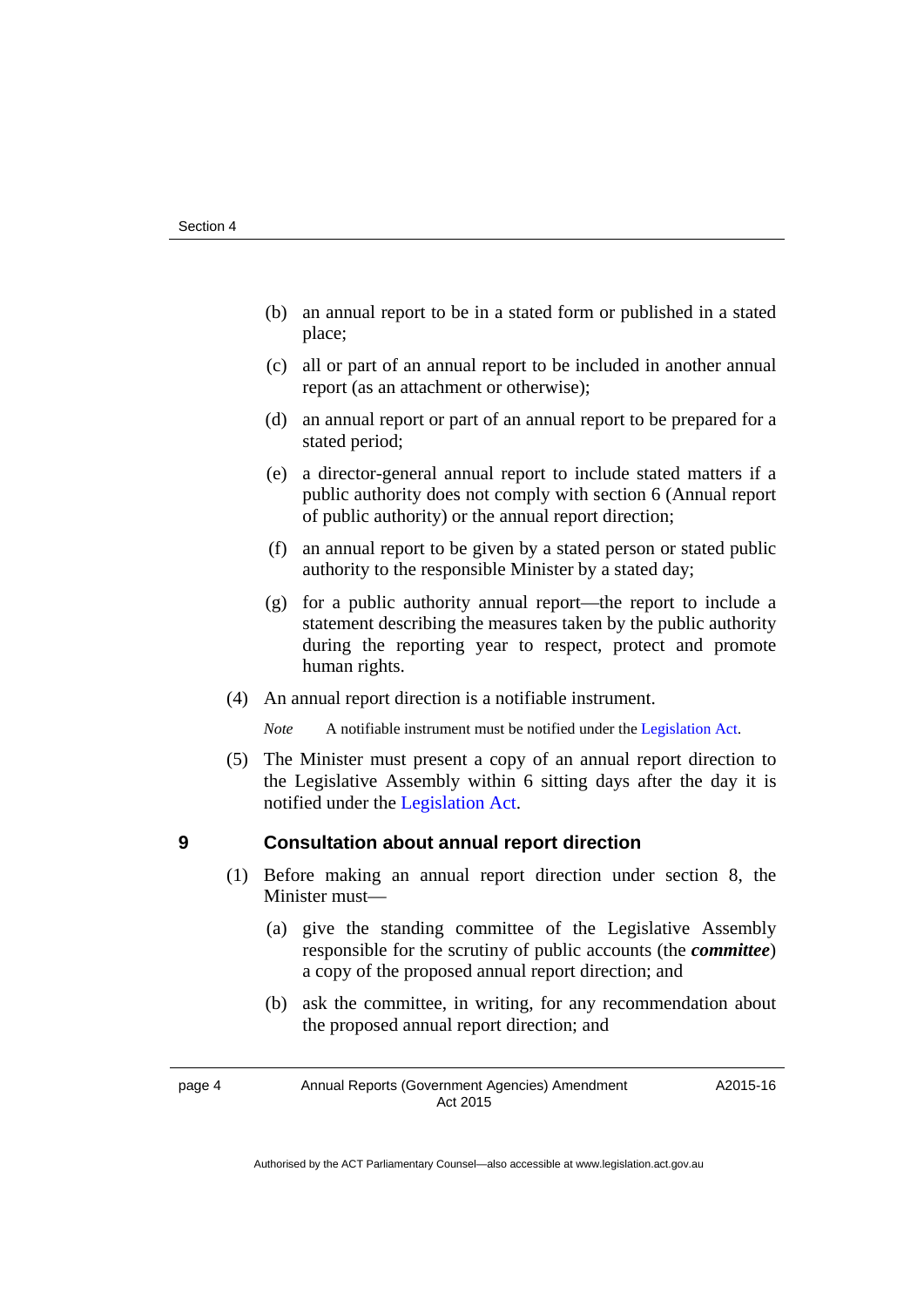- (c) consider any recommendation made, in writing, by the committee.
- (2) The Minister must not make the annual report direction until the earlier of—
	- (a) the committee giving the Minister any recommendation; or
	- (b) 30 days after asking the committee for a recommendation.

#### <span id="page-8-0"></span>**5 Responsible Minister to present annual report Section 13 (1) and (2)**

*substitute* 

- (1) The responsible Minister for an annual report must present the report to the Legislative Assembly—
	- (a) within 15 weeks after the end of the reporting year (the *15-week period*), and on the day (if any) declared under subsection (2); or
	- (b) if the 15-week period coincides with all or part of the pre-election period for a general election of members of the Assembly—on the 2nd sitting day after the election is held.
- (2) The Chief Minister may declare that an annual report to which subsection (1) (a) applies must be presented to the Legislative Assembly on a stated day that is within the 15-week period.

A2015-16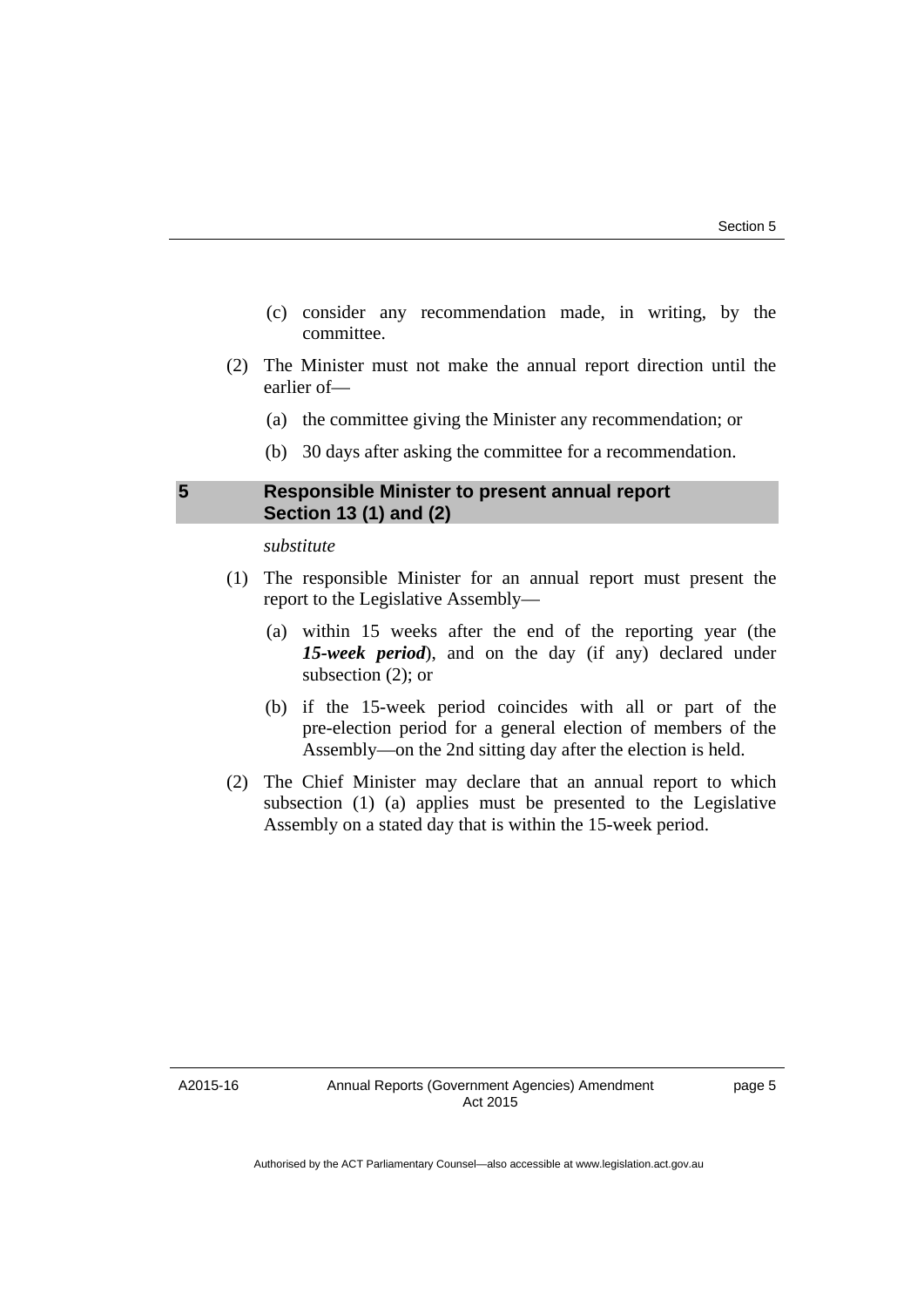#### <span id="page-9-0"></span>**6 Section 13 (4)**

#### *omit*

If an annual report has not been presented to the Legislative Assembly before the last 7 days of the 3-month period for the report,

#### *substitute*

If an annual report to which subsection (1) (a) applies has not been presented to the Legislative Assembly before the last 7 days of the 15-week period,

#### <span id="page-9-1"></span>**7 Section 13 (4) (a) and (c) (i)**

*omit* 

3-month period

*substitute* 

15-week period

#### <span id="page-9-2"></span>**8 Section 13 (6), new definition of** *pre-election period*

*insert* 

*pre-election period*—see the *[Electoral Act 1992](http://www.legislation.act.gov.au/a/1992-71)*, dictionary.

#### <span id="page-9-3"></span>**9 Extension of time for presenting annual reports Section 14 (2)**

#### *substitute*

 (2) An application for an extension must be made before the end of the period in which, or day when, the report is required under section 13 to be presented to the Legislative Assembly or given to the Speaker.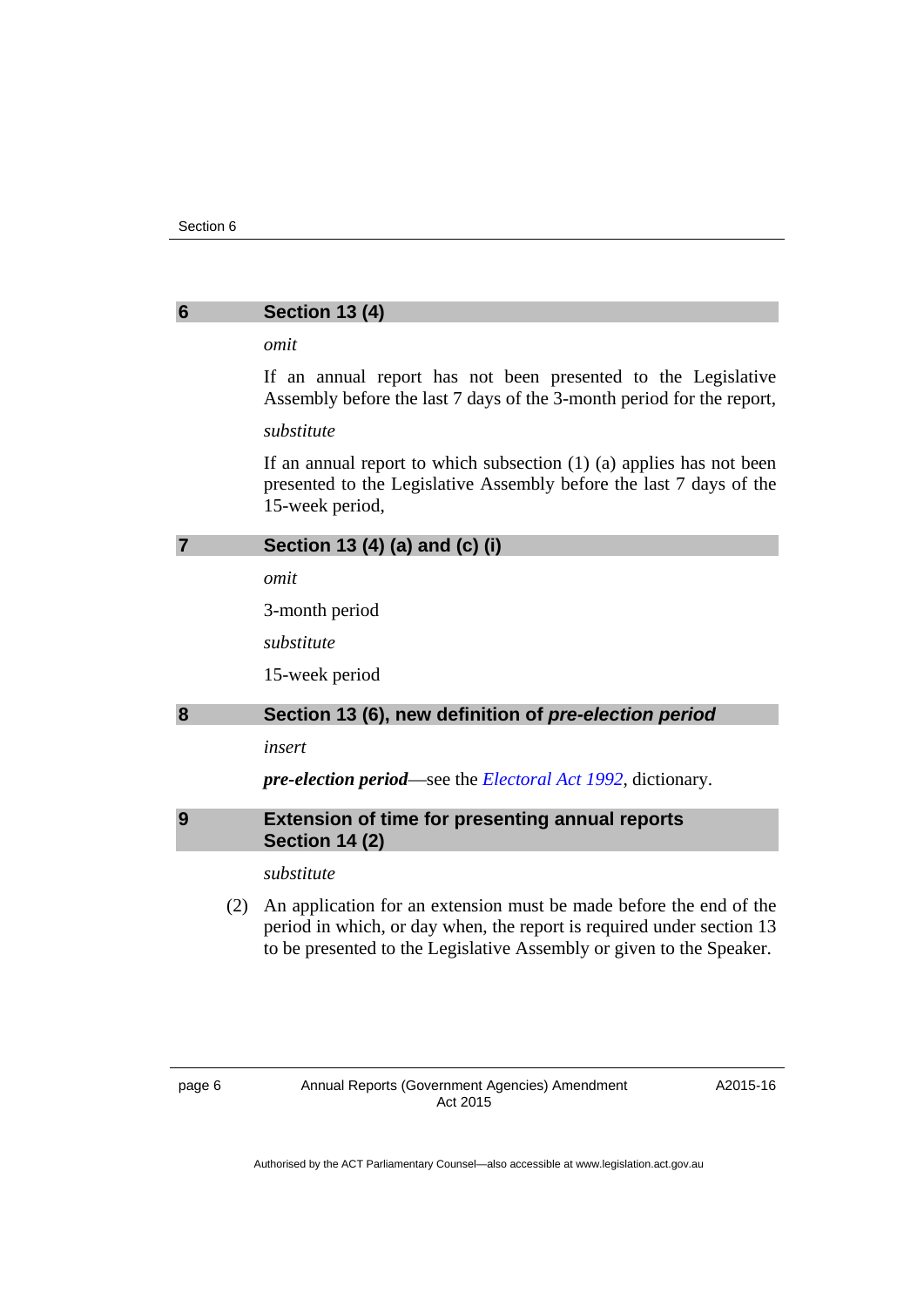<span id="page-10-0"></span>

| 10 | <b>Section 14 (6)</b> |
|----|-----------------------|
|    | omit                  |
|    | 3-month period        |
|    | substitute            |
|    | 15-week period        |
| 11 | <b>Section 14 (7)</b> |
|    | substitute            |

<span id="page-10-1"></span> (7) The statement mentioned in subsection (3) must be presented to the Legislative Assembly before the end of the period in which, or day when, the report is required under section 13 to be presented to the Legislative Assembly or given to the Speaker.

#### <span id="page-10-2"></span>**12 Section 14 (8)**

*omit* 

#### <span id="page-10-3"></span>**13 Presentation of annual reports of Office of the Legislative Assembly and officers of the Assembly Section 15 (2)**

*substitute* 

- (2) The Speaker must present the report to the Legislative Assembly—
	- (a) within 15 weeks after the end of the reporting year; or
	- (b) if the 15-week period coincides with all or part of the pre-election period for a general election of members of the Assembly—on the 2nd sitting day after the election is held.

A2015-16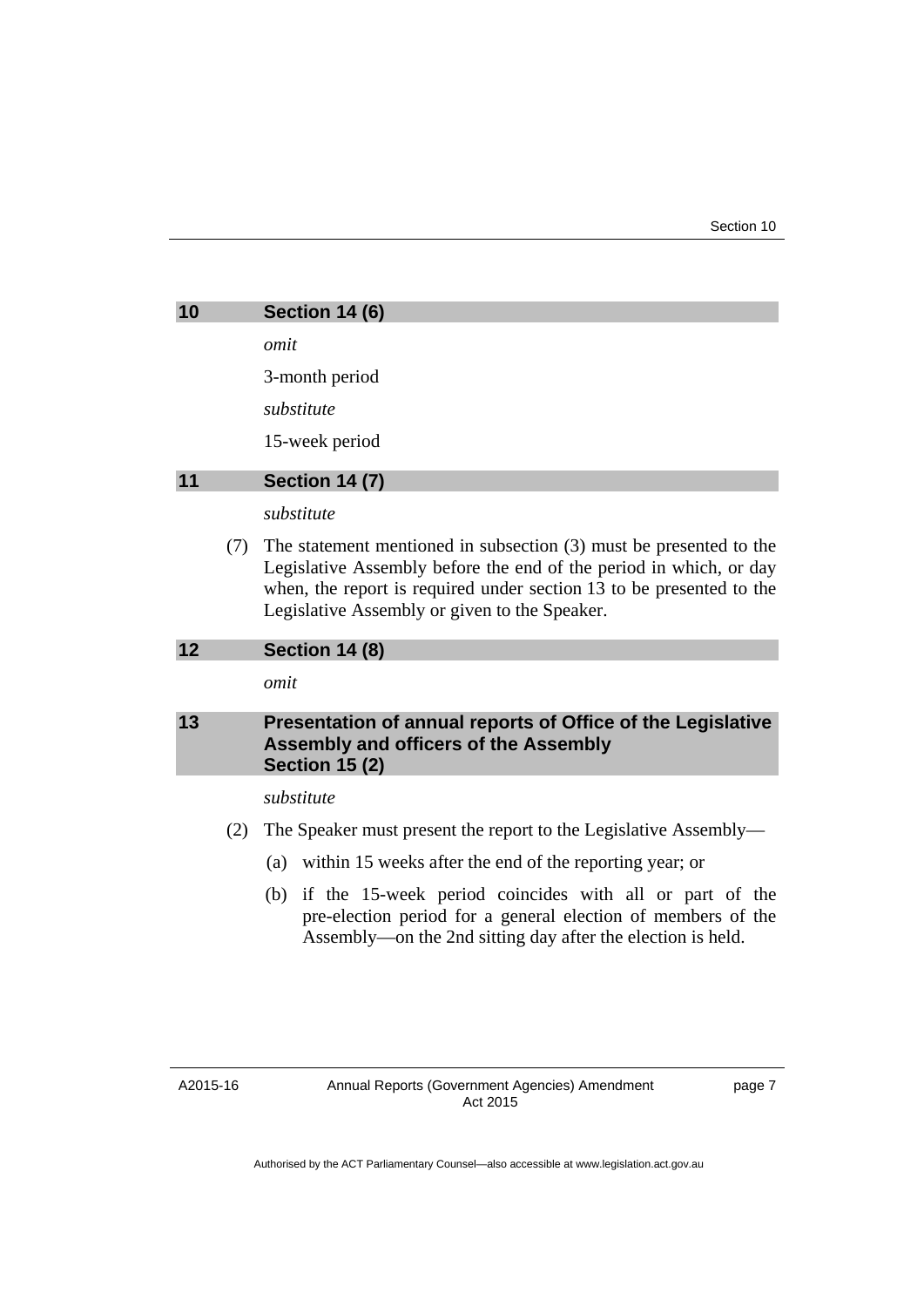#### <span id="page-11-0"></span>**14 Section 15 (3)**

#### *omit*

However, if the report has not been presented to the Legislative Assembly before the last 7 days of the 3-month period for the report,

#### *substitute*

If an annual report to which subsection (1) (a) applies has not been presented to the Legislative Assembly before the last 7 days of the 15-week period,

#### <span id="page-11-1"></span>**15 Section 15 (3) (a) and (c) (i)**

*omit* 

3-month period

*substitute* 

15-week period

#### <span id="page-11-2"></span>**16 New section 15 (6)**

*insert* 

(6) In this section:

*pre-election period*—see the *[Electoral Act 1992](http://www.legislation.act.gov.au/a/1992-71)*, dictionary.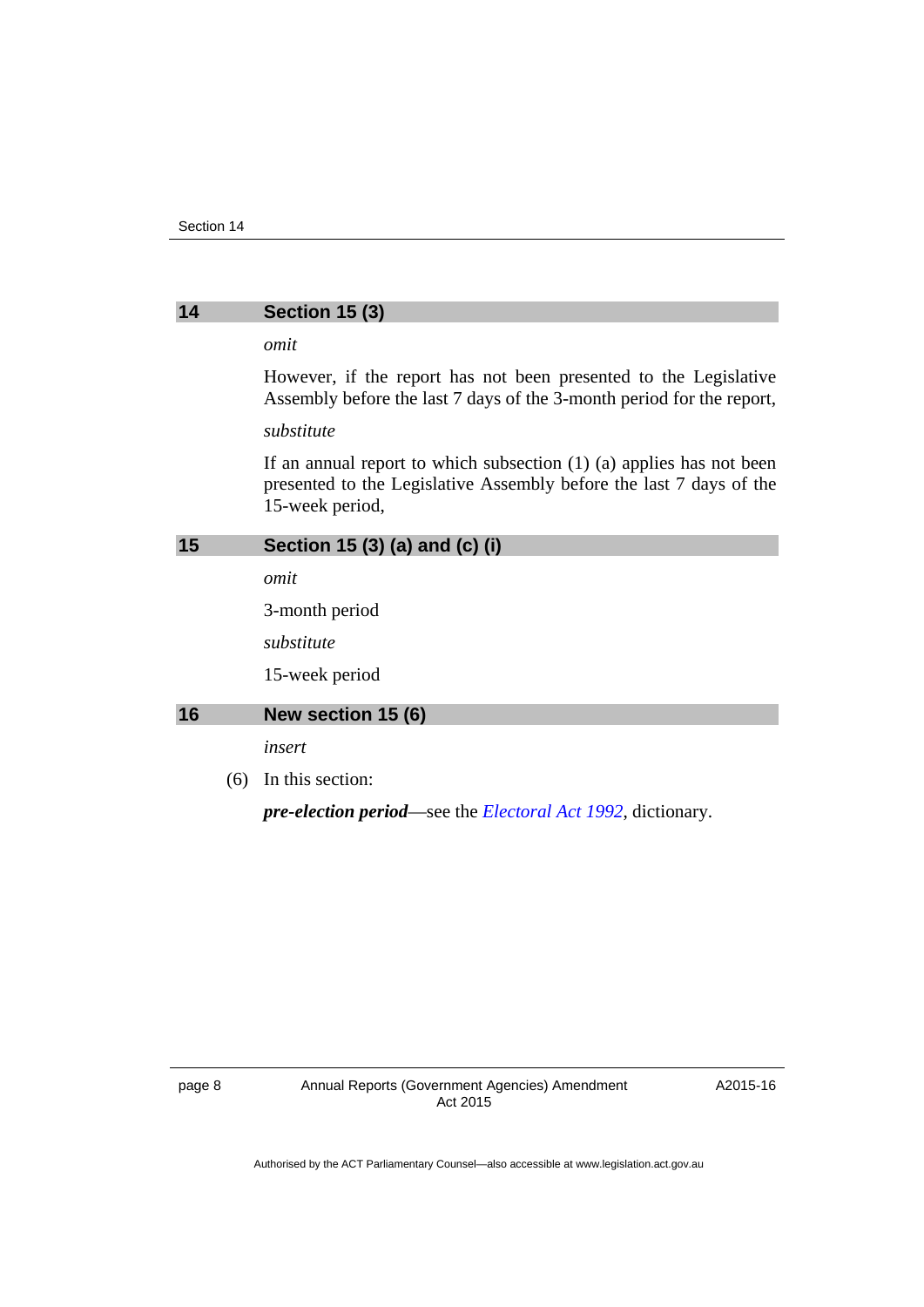#### <span id="page-12-0"></span>**17 Declaration of public authority Section 16 (1) and (2)**

#### *substitute*

- (1) The Minister may declare that a statutory office-holder is a public authority for this Act.
- (2) The Minister may declare that a body established under an Act is a public authority for this Act.
	- *Note Body* includes any group of people joined together for a common purpose, whether or not incorporated (see [Legislation Act](http://www.legislation.act.gov.au/a/2001-14), dict, pt 1).

#### <span id="page-12-1"></span>**18 Combined reports Section 17 (1) (a)**

*omit* 

financial year

*substitute* 

reporting year

#### <span id="page-12-2"></span>**19 Dictionary, note 2**

*insert* 

- body
- financial year
- territory instrumentality

#### <span id="page-12-3"></span>**20 Dictionary, definition of** *financial year*

*omit* 

#### A2015-16

page 9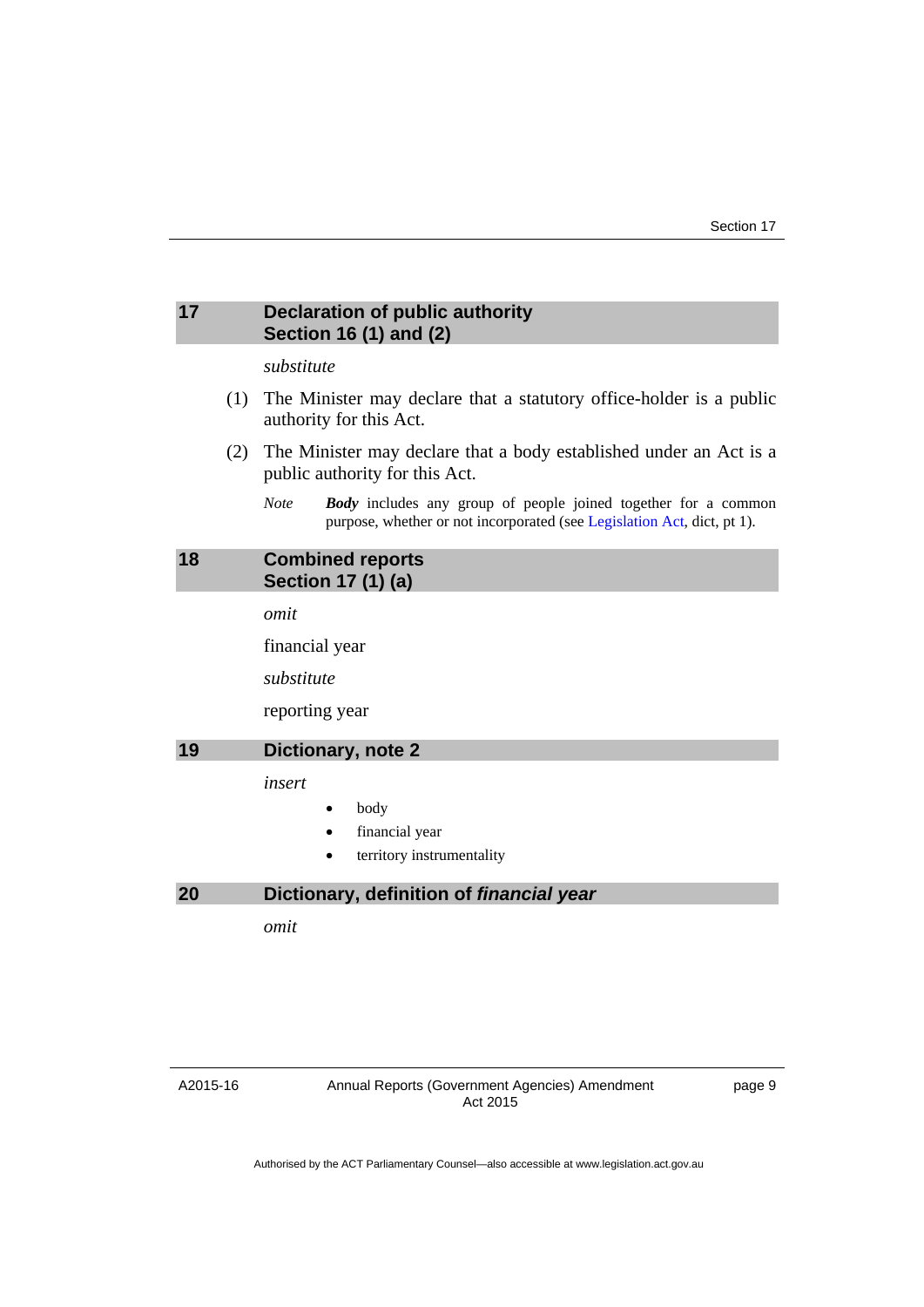#### <span id="page-13-0"></span>**21 Dictionary, definition of** *public authority***, new paragraph (aa)**

*insert* 

(aa) a territory-owned corporation; or

#### <span id="page-13-1"></span>**22 Dictionary, definition of** *public authority***, paragraph (c)**

*omit* 

an entity

*substitute* 

a body

#### <span id="page-13-2"></span>**23 Dictionary, new definition of** *reporting year*

*insert* 

#### *reporting year*—

- (a) means—
	- (i) a financial year; or
	- (ii) if a period is stated in an annual report direction under section 8 (3) (d) (Annual report direction)—the stated period; but
- (b) if an administrative unit or public authority did not operate for all of the period mentioned in paragraph (a)—does not include the period during which the administrative unit or public authority did not operate.

#### <span id="page-13-3"></span>**24 Dictionary, definition of** *Territory instrumentality*

*omit*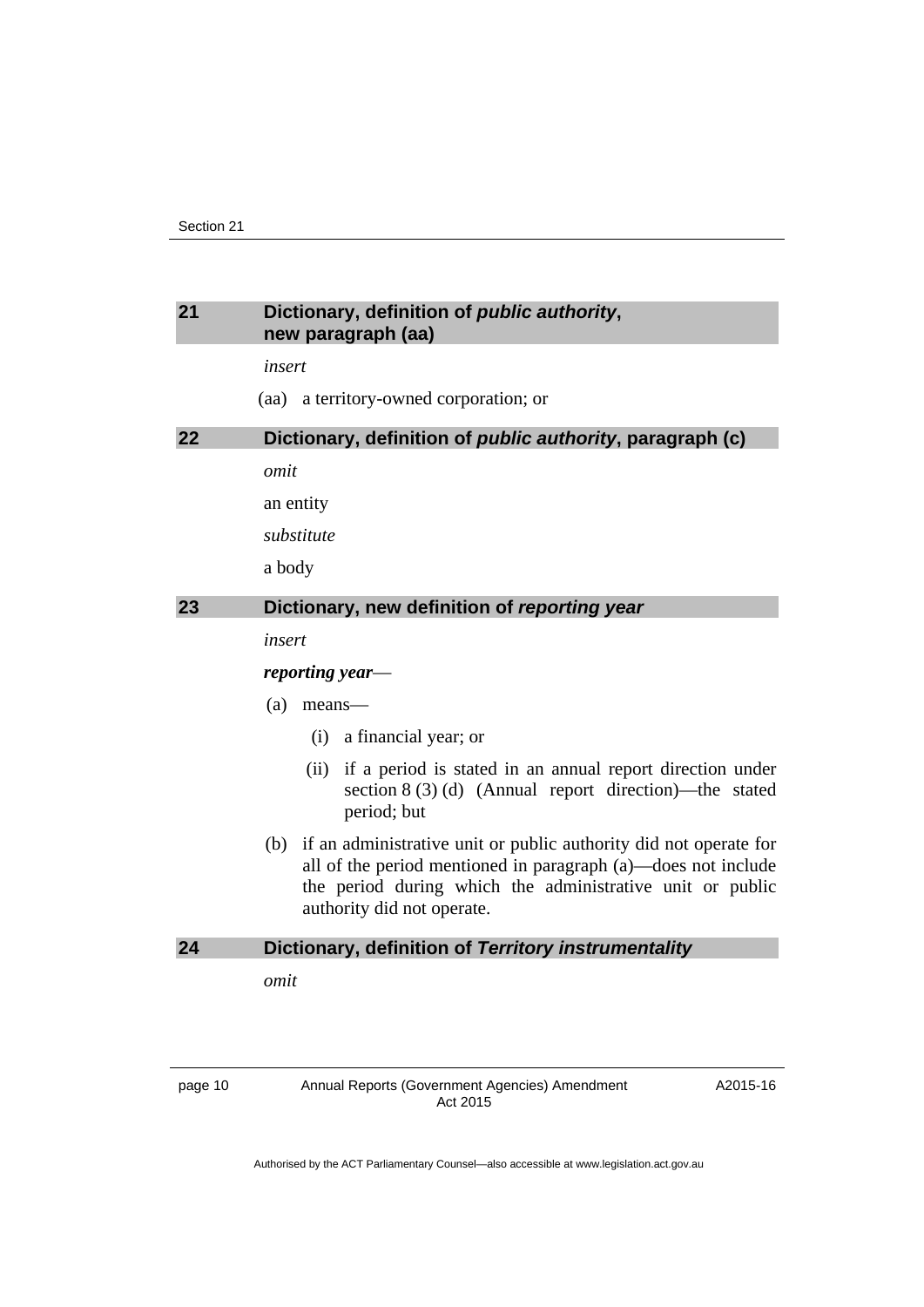# <span id="page-14-0"></span>**Schedule 1 Consequential amendments**

(see s 3)

### <span id="page-14-1"></span>**Part 1.1 ACT Civil and Administrative Tribunal Act 2008**

| [1.1] | <b>Section 22P (4) and (6)</b> |  |
|-------|--------------------------------|--|
|       |                                |  |

*omit* 

### <span id="page-14-2"></span>**Part 1.2 ACT Teacher Quality Institute Act 2010**

**[1.2] Section 26** 

*omit* 

### <span id="page-14-3"></span>**Part 1.3 Board of Senior Secondary Studies Act 1997**

**[1.3] Section 7 (4) and note** 

*omit* 

### <span id="page-14-4"></span>**Part 1.4 Climate Change and Greenhouse Gas Reduction Act 2010**

**[1.4] Section 25** 

*omit* 

A2015-16

Annual Reports (Government Agencies) Amendment Act 2015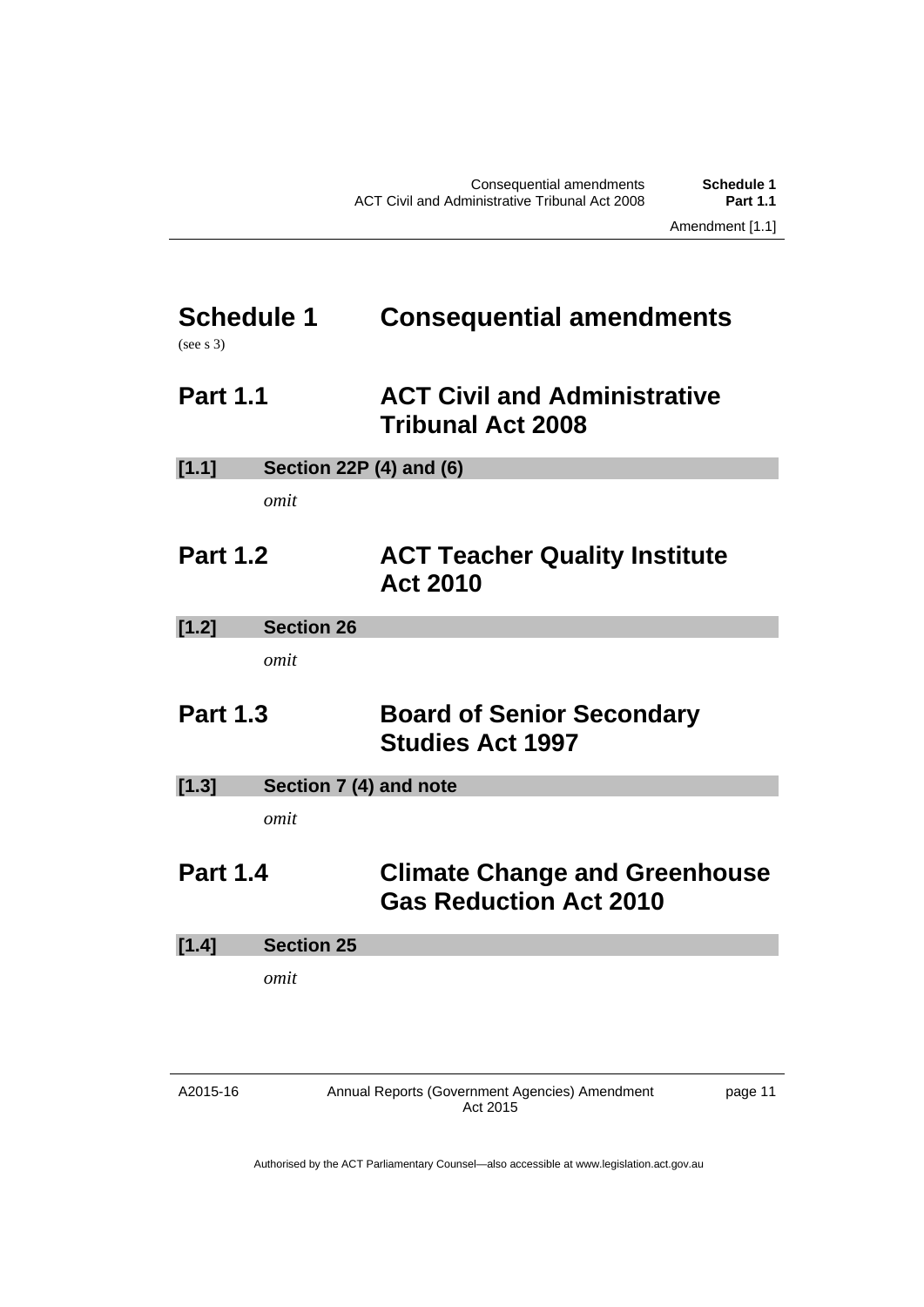### <span id="page-15-0"></span>**Part 1.5 Cultural Facilities Corporation Act 1997**

| $[1.5]$<br><b>Section 16</b> |
|------------------------------|
|------------------------------|

*omit* 

### <span id="page-15-1"></span>**Part 1.6 Dangerous Substances Act 2004**

**[1.6] Section 200 (3)** 

*omit* 

### **[1.7] Section 200 (4), definition of** *annual report omit*

### <span id="page-15-2"></span>**Part 1.7 Director of Public Prosecutions Act 1990**

**[1.8] Section 12 (4) (b) and note** 

*omit* 

### <span id="page-15-3"></span>**Part 1.8 Education Act 2004**

**[1.9] Section 22 (3)** 

*omit* 

#### **[1.10] Section 39 (3)**

*omit* 

page 12 Annual Reports (Government Agencies) Amendment Act 2015

A2015-16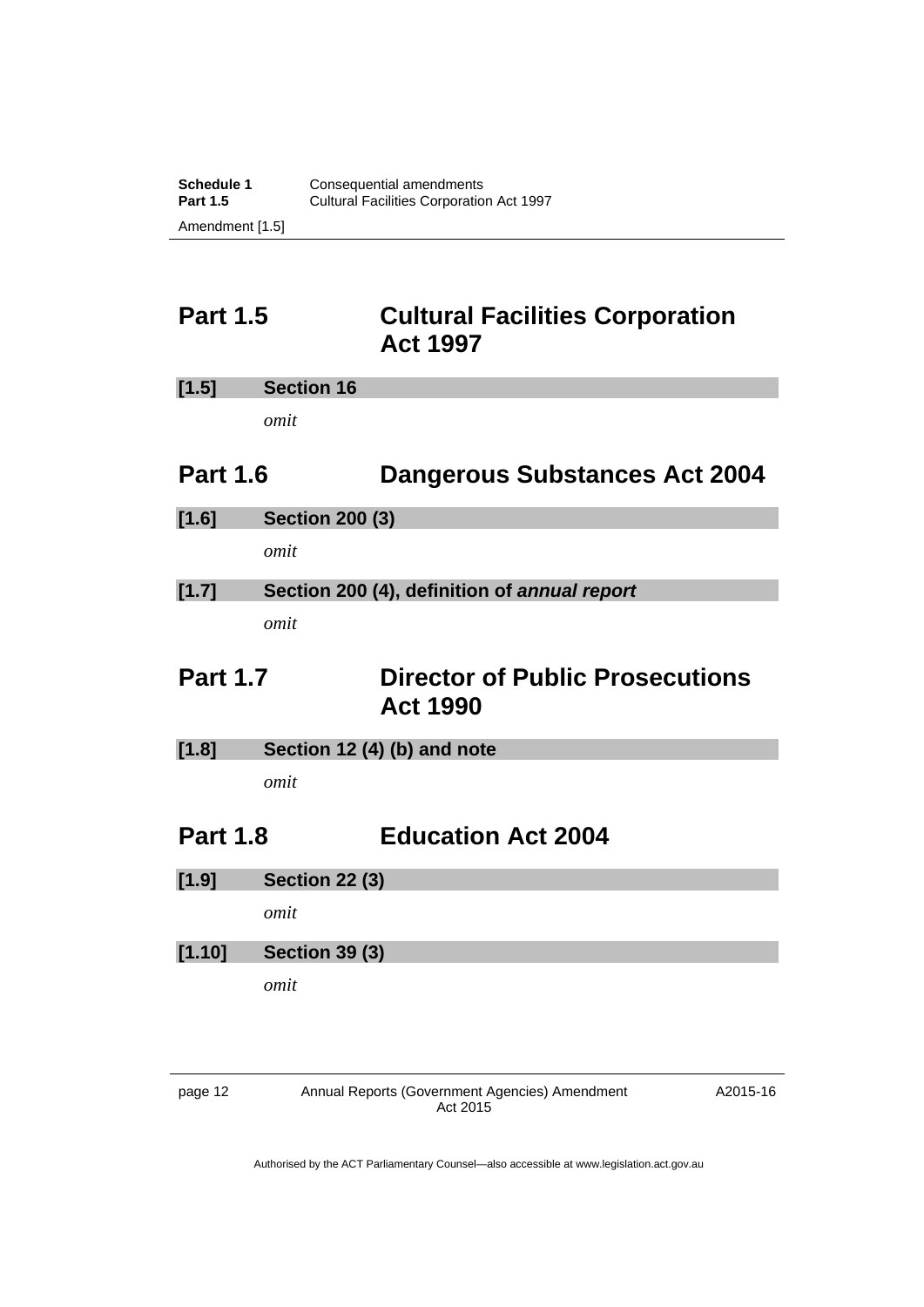### <span id="page-16-0"></span>**Part 1.9 Emergencies Act 2004**

**[1.11] Section 70, definition of** *annual report*

*omit* 

**[1.12] Section 85** 

*omit* 

**[1.13] Dictionary, definition of** *annual report omit* 

### <span id="page-16-1"></span>**Part 1.10 Environment Protection Act 1997**

**[1.14] Section 158A** 

*omit* 

### <span id="page-16-2"></span>**Part 1.11 Freedom of Information Act 1989**

**[1.15] Section 7 (2)** 

*omit* 

### <span id="page-16-3"></span>**Part 1.12 Gambling and Racing Control Act 1999**

**[1.16] Sections 6 (5), 8 (2) and 31 (3)** 

*omit*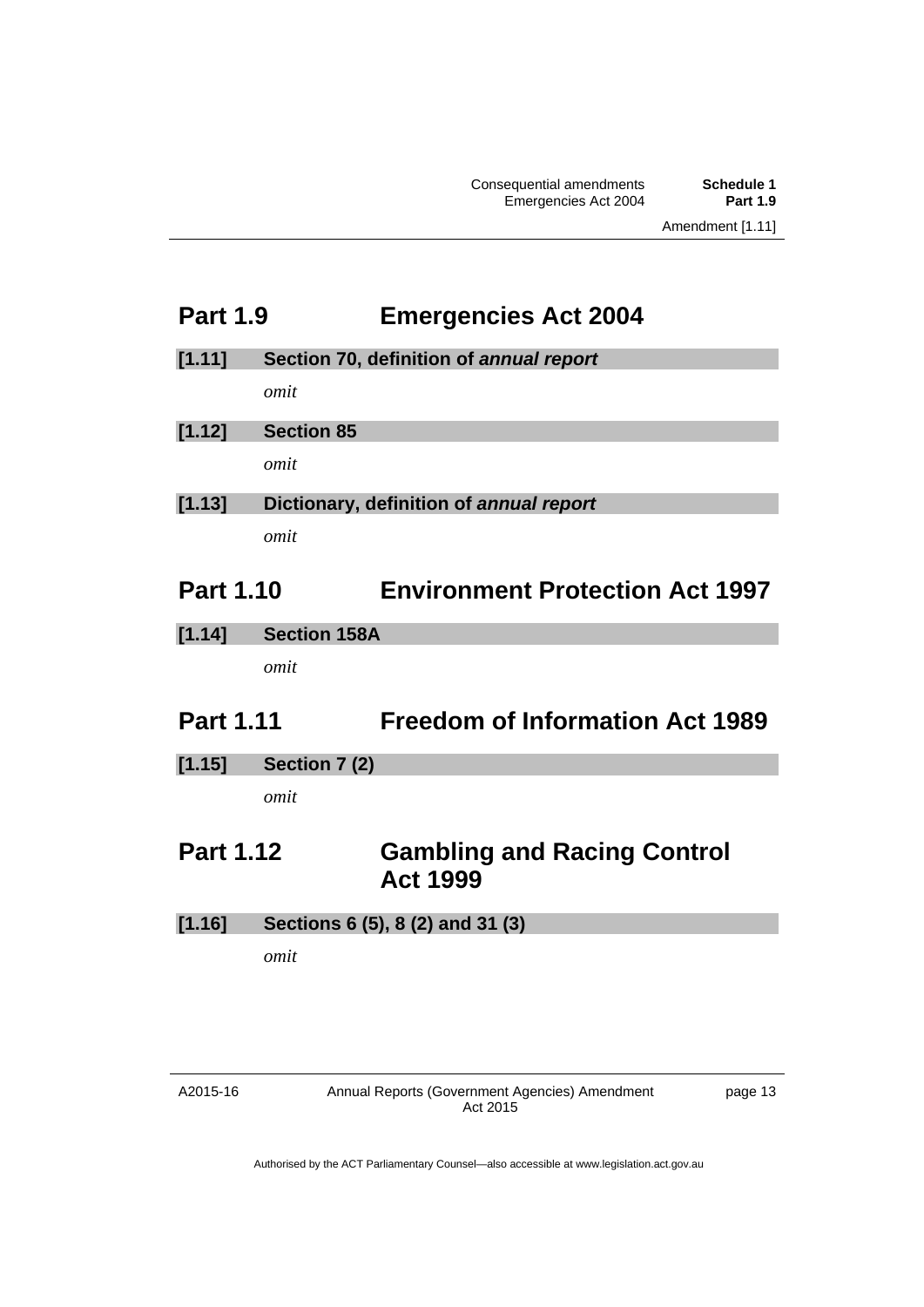**Schedule 1 Consequential amendments**<br>**Part 1.13 Gaming Machine Act 2004** Gaming Machine Act 2004 Amendment [1.17]

### <span id="page-17-0"></span>**Part 1.13 Gaming Machine Act 2004**

<span id="page-17-2"></span><span id="page-17-1"></span>

| [1.17]           | <b>Section 163C</b>    |                                                                    |
|------------------|------------------------|--------------------------------------------------------------------|
|                  | omit                   |                                                                    |
| <b>Part 1.14</b> |                        | <b>Government Procurement</b><br><b>Act 2001</b>                   |
| [1.18]           | <b>Section 48</b>      |                                                                    |
|                  | omit                   |                                                                    |
| <b>Part 1.15</b> |                        | <b>Law Officers Act 2011</b>                                       |
| [1.19]           | <b>Section 15 (3)</b>  |                                                                    |
|                  | omit                   |                                                                    |
| <b>Part 1.16</b> |                        | <b>Medicines, Poisons and</b><br><b>Therapeutic Goods Act 2008</b> |
| [1.20]           | <b>Section 177 (3)</b> |                                                                    |
|                  | omit                   |                                                                    |
| [1.21]           |                        | Section 177 (4), definition of annual report                       |
|                  | omit                   |                                                                    |

<span id="page-17-3"></span>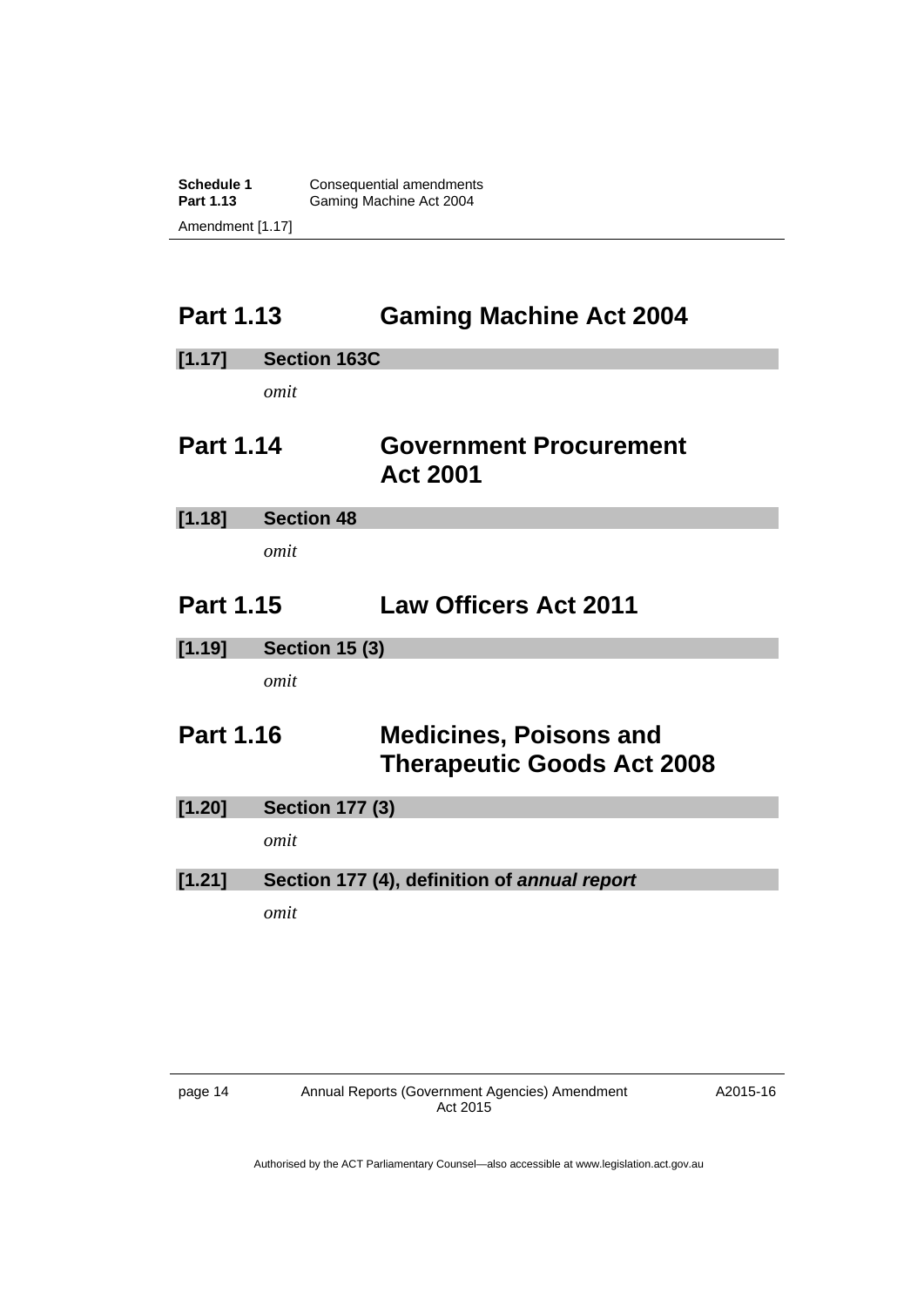page 15

### <span id="page-18-0"></span>**Part 1.17 Mental Health (Treatment and Care) Act 1994**

<span id="page-18-3"></span><span id="page-18-2"></span><span id="page-18-1"></span>**[1.22] Sections 120 and 120E**  *omit*  **Part 1.18 Nature Conservation Act 1980 [1.23] Section 15 (3) and note**  *omit*  **Part 1.19 Planning and Development Act 2007 [1.24] Sections 19 and 40**  *omit*  **Part 1.20 Public Interest Disclosure Act 2012 [1.25] Section 45**  *omit*  **Part 1.21 Road Transport (Third-Party Insurance) Act 2008 [1.26] Section 46A**  *omit* 

<span id="page-18-4"></span>Authorised by the ACT Parliamentary Counsel—also accessible at www.legislation.act.gov.au

Annual Reports (Government Agencies) Amendment Act 2015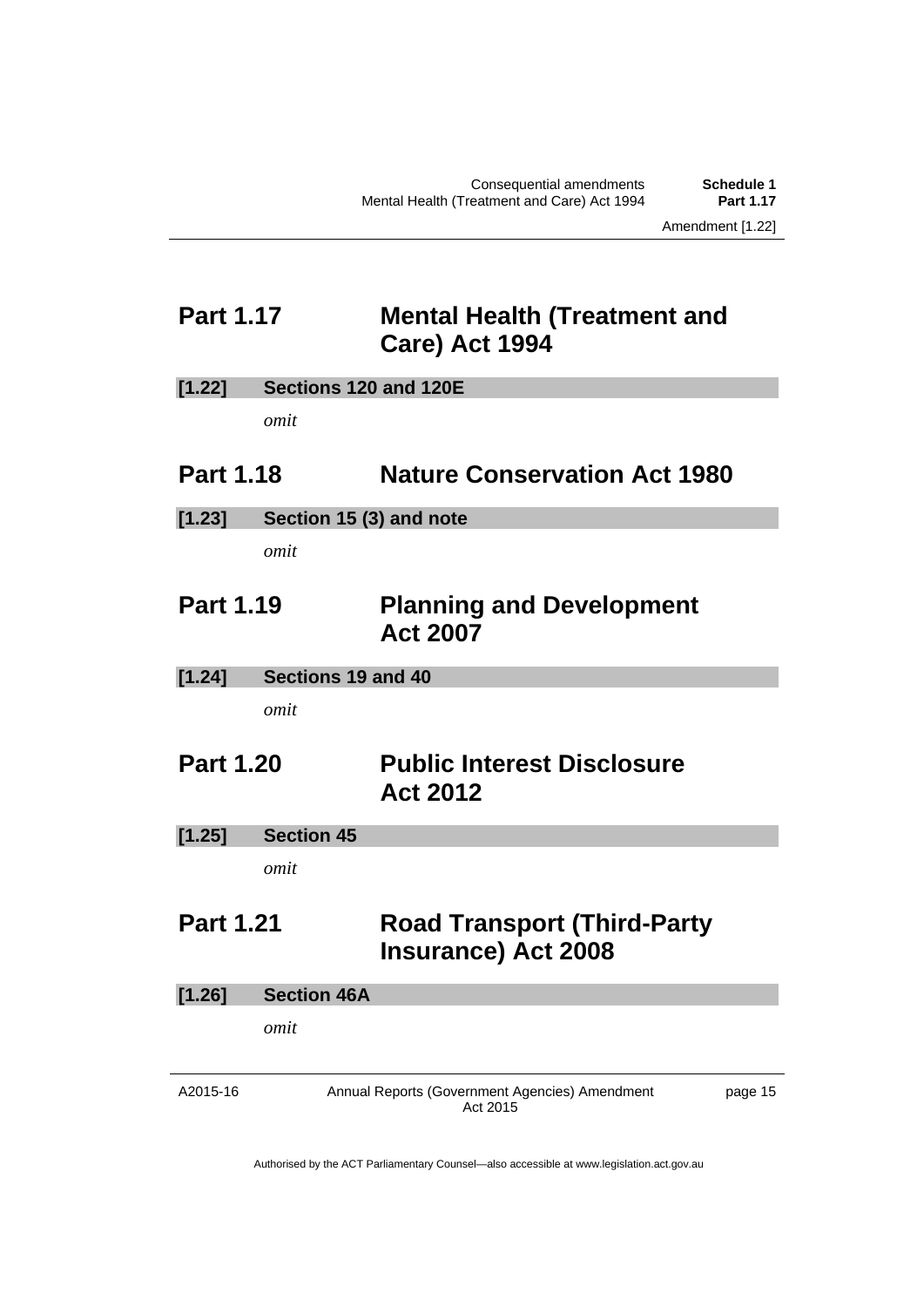**Schedule 1 Consequential amendments**<br>**Part 1.22 Tobacco Act 1927 Part 1.22** Tobacco Act 1927 Amendment [1.27]

### <span id="page-19-0"></span>**Part 1.22 Tobacco Act 1927**

<span id="page-19-2"></span><span id="page-19-1"></span>

| [1.27]           | <b>Section 42H</b> |                                                                   |
|------------------|--------------------|-------------------------------------------------------------------|
|                  | omit               |                                                                   |
| <b>Part 1.23</b> |                    | <b>Victims of Crime (Financial</b><br><b>Assistance) Act 1983</b> |
| [1.28]           | <b>Section 71</b>  |                                                                   |
|                  | omit               |                                                                   |
| <b>Part 1.24</b> |                    | <b>Waste Minimisation Act 2001</b>                                |
| [1.29]           | <b>Section 19</b>  |                                                                   |
|                  | omit               |                                                                   |

page 16 Annual Reports (Government Agencies) Amendment Act 2015

A2015-16